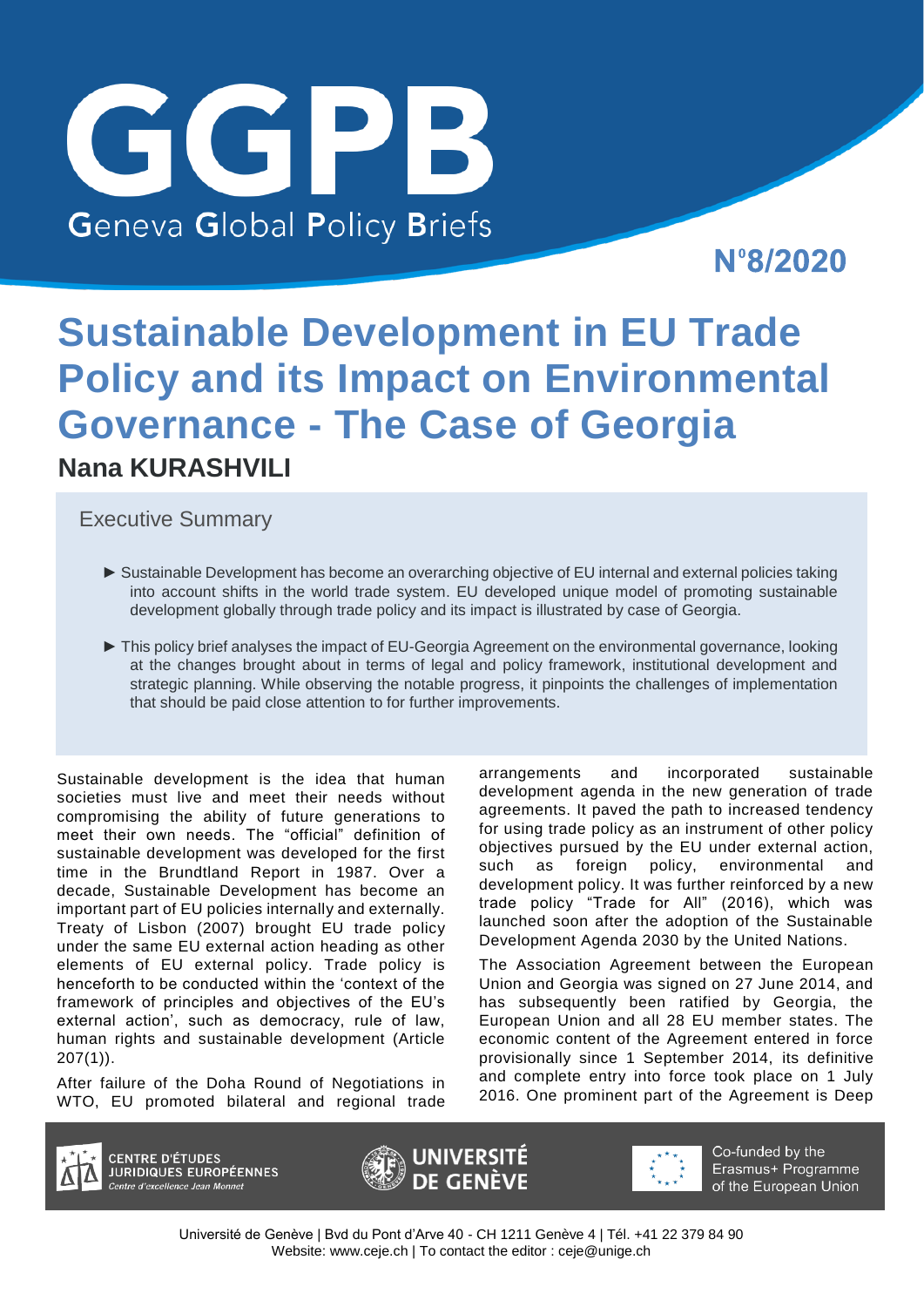and Comprehensive Free Trade Area (DCFTA), which is following the trend of new generation of EU trade agreements.

While the impact of the sustainable development chapters in the majority of new trade agreements (CETA, EU-South Korea, EU-Vietnam, EU-Singapure) is questioned and arguably criticized by number of scholars (because of their non-binding character), EU-Georgian AA/DCFTA clearly demonstrates notable impact on the governance of the various sectors covered by the agreement, and particularly on the environmental governance.

In this policy brief, we will explore the evolution of the sustainable development objectives in the EU trade policy and assess its impact on the governance of environmental sector on the case of Georgia. We argue that agreement brought about significant changes in the environmental governance and had important impact of its institutional, legislative and strategic development. While looking at the contributing factors of success, challenges of implementation are also explored and conclusions made to further consideration.

# **Evolution of Sustainable Development in EU Trade Policy**

Sustainable Development as a concept was introduced in the 1987 Brundtland Report, Our Common Future at the 1992 UN Conference on Environment and Development (UNCED), also known as the Earth Summit. For the first time, the Brundtland Report presented the idea of integrating economic, environmental and social needs in the long-term development objectives. Already in 1997 sustainable development became a fundamental objective of the EU when it was included in the Treaty of Amsterdam (1997) as an overarching objective of EU policies. At the Gothenburg Summit in June 2001, EU leaders launched the first EU Sustainable Development Strategy based on a proposal from the European Commission. Since then, EU is championing in using trade policy in advancing sustainable development objectives in the international fora.

EU introduced incentive-based approach through its Generalized System of Preferences (GSP+), encouraging countries to implement their commitments to international conventions. EU was leading the process in the frames of WTO in the negotiations of Environmental Goods Agreement (EGA) and mainstreaming the concept of sustainable development in all other negotiations as well. Moreover, EU enshrined Sustainable Development in

its constitutional treaties, among the guiding principle for EU internal and external policies.

Treaty of Lisbon (Article 205) states that the Union's external action shall be guided by the principles, pursue the objectives and be conducted in accordance with the general provisions laid down in Chapter 1 of Title V of the Treaty on European Union; These include general aims such as support for democracy, rule of law and human rights as well as the slightly more specific aims of sustainable economic, social and environmental development, the integration of all countries into the world economy, the progressive improvement of the environment and sustainable management of global resources and good global governance. (S. Woolcock, 2010)

Another important milestone was launching of the new trade policy "Trade for all", soon after the introduction of UN Sustainable Development Agenda 2030. EU committed to economic growth, which goes hand in hand with social justice, respect for human rights, high labour and environmental standards, and health and safety protection. This applies to external as well as internal policies, and so also includes trade and investment policy. The EU has been leading in integrating sustainable development objectives into trade policy and making trade an effective tool to promote sustainable development worldwide. (European Commission, 2016).

While WTO fall short to accommodate sustainable development in substantive rule-making, EU promoted bilateral and regional trade arrangements. Since 2006 EU introduced separate chapter on Trade and Sustainable Development in the new generation of free trade agreements. Such agreements were concluded with South Korea, Canada, Vietnam, Singapore and others. As the analysis of the most recent agreements shows, further shift is occurring in the nature of trade agreements, which are slowly becoming vehicles for the advancement of environmental goals (E. Cima, 2018). Although some scholars argue that chapters on Trade and Sustainable Development demonstrate little effectiveness due to their non-binding nature and are limited to predominantly aspirational language with no strong obligations and enforcement mechanisms. Let's have a closer look at the case of Georgia, which illustrates the evidence of notable impact of the EU-Georgian Agreement on environmental governance.

# **EU-Georgia AA/DCFTA and Sustainable Development Agenda**

As part of European Neighborhood Policy (ENP), and response to the democratic reforms held in the



**CENTRE D'ÉTUDES JURIDIQUES EUROPÉENNES** Centre d'excellence Jean Monnet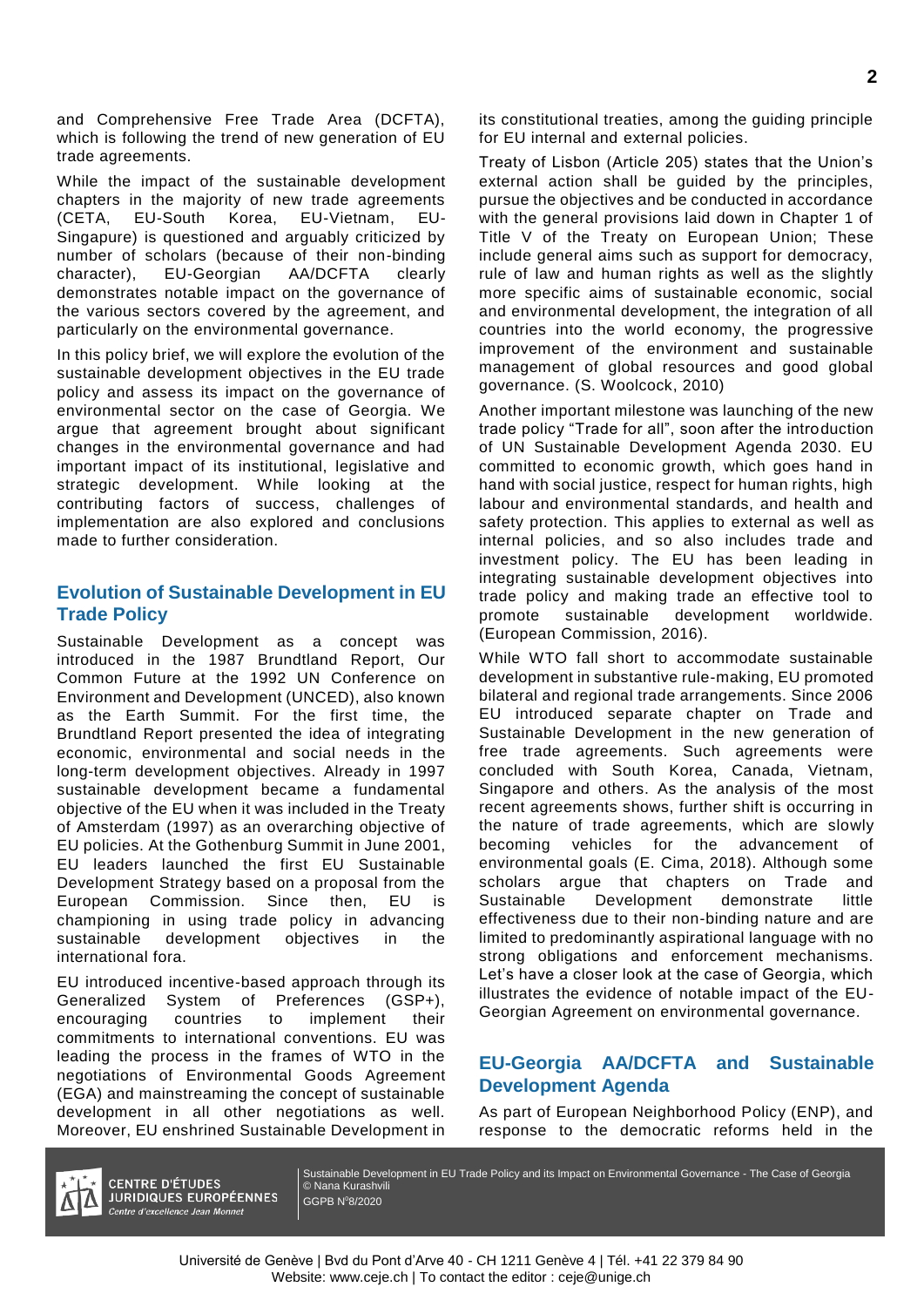Eastern Europe and Caucasus in the beginning of 2000s, EU launched additional instrument for cooperation - Eastern Partnership, offering to open negotiations towards a DCFTA with Ukraine, Moldova and Georgia. This was a part of the wider range of policies and technical assistance, with the overall aim of EU to build and consolidate healthy democracies, pursue sustainable economic growth and manage cross-border links with its neighbors.

EU – Georgia Association Agreement (AA) was signed on June 27, 2014, including the Deep and Comprehensive Free Trade Area (DCFTA). AA aims to bring Georgia closer to the EU legal norms and facilitate its economic integration. The agreement establishes the areas in which Georgia needs to carry out specific reforms with the support of the European Union. This agreement bears particular strategic importance for Georgia, emphasizing its national priorities and European aspirations.

Environmental provisions are set out in four sections of the Agreement: Chapter 13 in DCFTA, Trade and Sustainable Development - covers Multilateral Environmental Agreements (MEAs); Biodiversity; Sustainable Forest Management and Timber Trade and Trade in Fish Products (i); Title VI -AA, Chapter - Environment: covers seven sectoral areas: Environmental Governance; Air Quality; Water Quality and Resource Management, Marine Environment; Waste Management; Nature Protection; Industrial Pollution and Industrial Threats; Chemical Management (ii); Title VI -AA , Chapter 4 – Climate Action (iii) and Chapter 11, articles 335-338: address Fisheries and Maritime Governance issues (iv). Annexes XXVI and XXVII to AA include 23 environmental directives and 4 regulations. Terms of fulfillment of environmental obligations range from 2 to 15 years.

The environment and climate change chapters of the Agreement are very ambitious and commit Georgia to cooperation across the entire landscape of environmental policy issues. Implementation is a long and difficult process, with high costs, given Georgia's starting point, but should ultimately result in a material improvement in environmental quality and modernisation of the economy. (Emerson, Kovziridze, 2018).

## **Impact on the Environmental Governance**

#### **Legal and Policy Framework**

The most significant impact of the agreement is envisaged on the legal and policy framework

development in the environmental sector. It obliged Georgia to introduce EU acquis, namely EU legislation (Directive 2011/92/EU; Directive 2001/42/EC Directive 2003/35/EC; Directives 85/337/EEC and 96/61/EC) as well as sectoral legislations, including adoption of more than 80 technical regulations, guidance documents and standards.

Environmental legislation of Georgia was based on the Law on Environment of 1996. But it was outdated and could not provide straightforward framework for emerging needs of environmental sector. Environmental policy development was informed by international environmental law. Georgia has ratified the biggest majority of MEAs already by the beginning of 2000s, however their implementation was purposefully delayed and commitments have not been sufficiently met, as sustainable development was considered jeopardizing element in light of the full liberalization of economy.

Environmental legal drafting has become intensive due to the EU-Georgia association process. The ratification of the EU-Georgia AA in 2014, provided a long-term perspective for the development of national policy in various fields, including the environment and natural resources. The AA also provided a solid legal basis for future lawmaking and the implementation process. Among other matters, it defined goals to be achieved within a clearly established timeframe for the following areas: (i) environmental governance; (ii) air quality; (iii) water quality and resource management (including the marine environment); (iv) waste management; (v) biodiversity protection; (vi) industrial pollution and industrial hazards; (vii) chemical management; and (viii) climate action. Sustainable forestry and fishery-related aspects were addressed in the Deep and Comprehensive Free Trade Area (DCFTA), which is the part of the EU AA. A number of draft laws (i.e. Law on Import, Export and Transit of Waste; Law on Water Resources Management) and bylaws, have already been prepared while others are either in the development stages or in the pipeline. (Georgian National Environmental Action Plan 2017- 2021).

In addition to legislative framework development, national strategic documents have been developed regulating specific sectors of the environmental governance. Sustainable development and environmental protection were mainstreamed through Socio-economic Development Strategy of Georgia "Georgia 2020" (2014); The Regional Development Programme of Georgia (2015-2017); The Rural Development Strategy for 2017-2020 and The Georgian Cultural Strategy "Culture 2025".



**CENTRE D'ÉTUDES JURIDIQUES EUROPÉENNES** Centre d'excellence Jean Monnet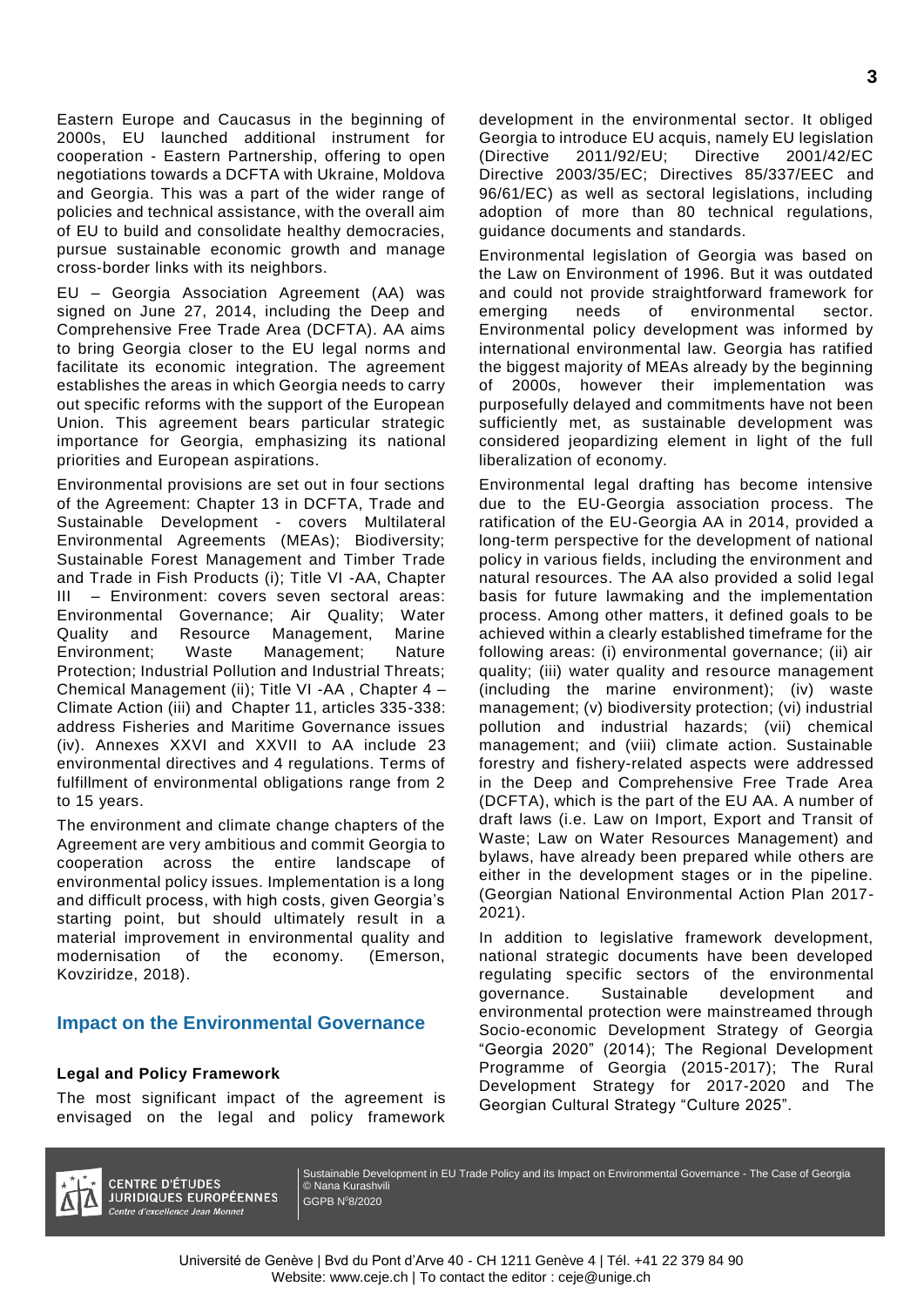#### **Institutional development**

Decades before the signing of AA/DCFTA, environmental governance in Georgia was characterized by the frequent structural and institutional changes. Currently a major portion of environmental policy and legislation is being developed by the Ministry of Environmental Protection and Agriculture (MEPA), which plays a major role in environmental administration, issuing and enforcement of the permits, state control, data analysis and management of natural resources. The MEPA also coordinates the cooperation within the framework of regional and international MEAs.

Notable progress was made in the existing permit system. The new law (The Environmental Assessment Code (2017)) introduces the principles of the EU Environmental Impact Assessment (EIA) and Strategic Environmental Assessment (SEA) directives. As a result, all activities which are likely to have significant impacts on the environment and human health and therefore, will be subject to EIA. Considerable improvements were made in the issuance of the appropriate licenses and permits in the field of environmental and natural resources protection.

The major progress was made in the enforcement of the law. State control over environmental protection and the use of natural resources is being carried out by Department of Environmental Supervision (DES), under MEPA. As a result of the current structural reforms, the mandate of the Department has extended and the staff optimized to perform new functions. The environmental inspection and patrol is carried out 24 hours by Patrol and Rapid Response Services and Rapid Response Teams.

#### **Strategic Planning, Data Management and Access to Information**

As a result of AA/DCFTA Strategic planning of the environmental sector was further improved. Roadmap of implementation of the environmental commitments was developed, with separate roadmaps for all seven sectors: environmental governance; air quality; water quality and resource management; waste management; biodiversity protection; industrial pollution and industrial hazards; chemical management; and climate action. The roadmap outlines the activities with time schedules, responsible authority; defines indicators and timeframe. Strategic planning was increased to fiveyear planning period under Georgian National Environmental Action Plan 2017-2021 (NEAP). Parliamentary control and oversight were

considerably improved after elaboration of the Strategy of the Environmental Protection and Natural Resources Committee in 2014.

Data management is essential for environmental management and governance. In particular, progress was made in the climate change related data collection, self-monitoring and the use of modeling for analysis and prognosis. Overall management was improved through strengthening the national environmental data reporting system and capacity building of designated staff. While data collection, processing and monitoring systems were improved, it contributed to the increased quality of national reporting to MEAs. The Paris Agreement on climate change entered into force for Georgia in 2017. In 2015, prior to the adoption of the Paris Agreement, Georgia submitted its Intended Nationally Determined Contribution (INDC) to the UNFCCC, FAO etc.

Access to environmental information and public participation in decision-making is crucial for good environmental governance. The government worked towards the development of proper mechanisms for effective access to environmental information. Designated state agency was established in 2013, Legal Entity of Public Law - Environmental Information and Education Center of the Ministry of Environment Protection and Agriculture of Georgia whose main objectives are to facilitate environmental and agricultural education and raise public awareness; support public participation in decision-making and ensure access to information.

# **What are the challenges of implementation and how can they be mitigated?**

Until recently, Georgia has been deliberately delaying environmental objectives and derogating them from other priorities of lower-middle income country, such as poverty reduction, employment and social protection. Therefore, the sustainable development in general was postponed for the "better future" and did not enjoy a high demand from the public either. It can lead to the conclusion, that the implementation of sound environmental policies and practices required an external trigger rather than creating the demand internally.

The scope of the agreement and the process of approximation with EU acquis is followed by considerable structural changes and institutional adjustments. Therefore, comprehensive reforms in the number of sectors require specific technical expertise and relevant infrastructure. The ongoing reforms necessitate transformation of inspection process and procedures, building the qualification of inspectors,



**CENTRE D'ÉTUDES JURIDIQUES EUROPÉENNES** Centre d'excellence Jean Monnet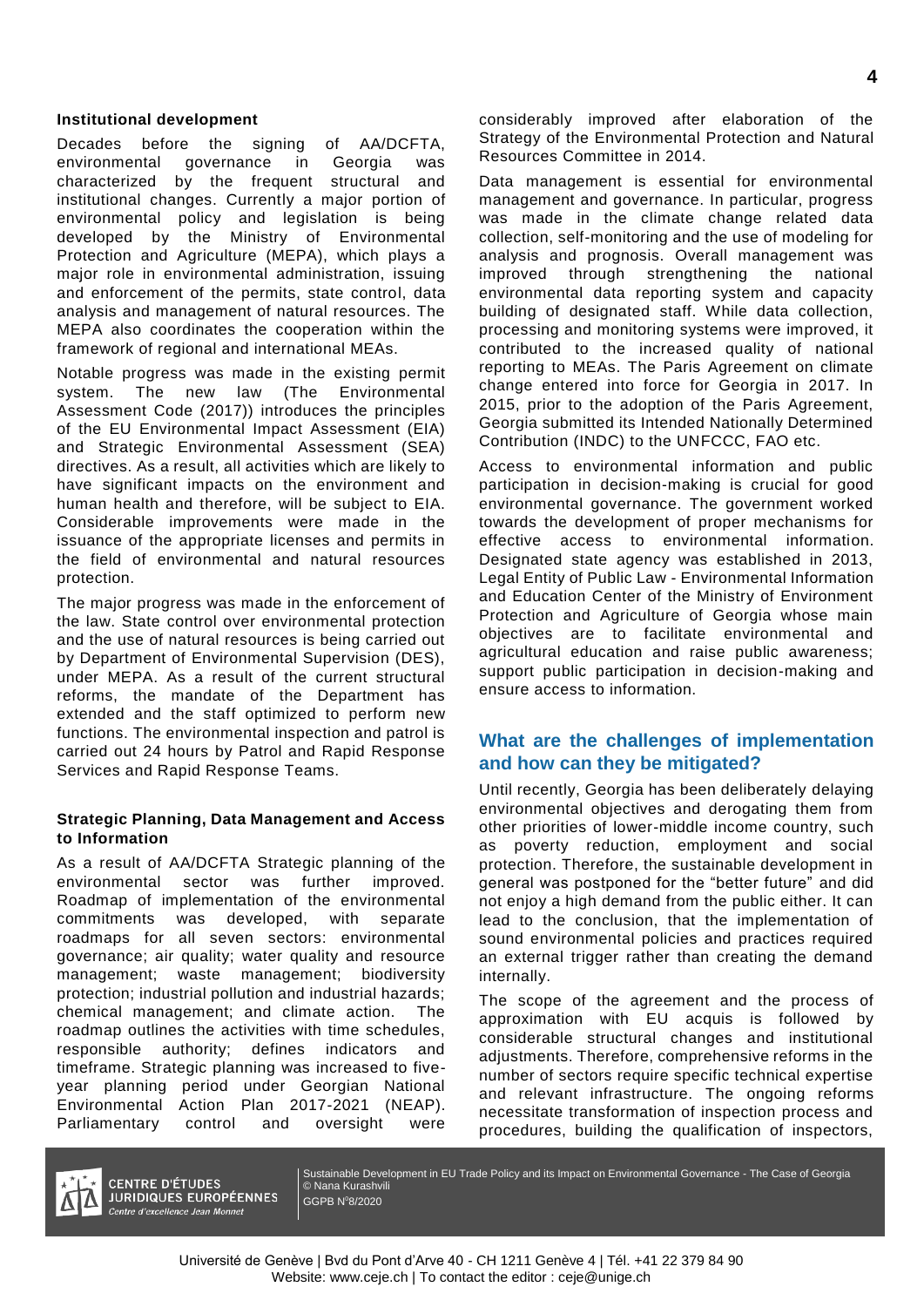development of sectoral guidelines and introducing electronic systems for reporting. Thus, the qualification and capacity building of the staff is of utmost importance.

The major concern remains the lack of financial resources. Despite the 5 % increase of the annual budget for environment, it is far from being enough for tackling governance issues. Road map for Environmental Sector indicates that 95 % of the funding is expected to come from external sources. It is not surprising, as environmental legislation and institutional adjustment, as well as infrastructural and technical adaptation is a costly process. The same scope of changes during the EU enlargement process in Eastern Europe was accompanied by strong financial support from EU and in particular an incentive of EU membership, which is not the case for Georgia. As a matter of fact, the implementation of the environmental commitments under the EU-Georgia Agreement is heavily dependent on the donor funding. It is worthy to mention, that the role of the private sector is overlooked in this process. More communication is needed with business to explain the financial benefits of the sustainable development in a long-run and attract their investment.

Another challenge is that the government falls short in ensuring sound participation of and consultation with public. As it was the case with the process that led to the merging of the Ministry of Environment and Natural Resources Protection with the Ministry of Agriculture Development in spring 2018. The requirements of the Environmental Assessment Code on public participation are often violated. This is a serious challenge, in light of the important role that is attributed to civil society and public participation in the EU-Georgia Agreement and in particular in the DCFTA. Consulting a broad spectrum of stakeholders, using their potential can lead to successful changes in a more efficient way.

## **Conclusions**

During the past decade, interconnectedness between respect for sustainable development and multilateral rules of conduct in international trade has increased. For many years, the European Union has promoted sustainable development with its trading partners, using the Generalised System of Preferences and bilateral or interregional free trade agreements. In

doing this, it has combined respect for internationally agreed labour market protection rules and respect for multilateral environmental agreements (MEAs). The persistent combination of respect for human rights and international core labour standards, and for specified MEAs through international trade agreements, is unique in the world. (L. Cuyvers, 2010)

Despite of the criticism of the effectiveness of the Trade and Sustainable Development chapters in the new generation of EU free trade agreements, due to its non-binding character and aspirational language, case of Georgia clearly illustrates that EU-Georgia AA/DCFTA has become the powerful instrument for advancing environmental objectives.

Environmental clauses of the EU-Georgia Agreement had a considerable impact for re-emerging the environmental governance, which was heavily deregulated in the middle of 2000s, while considered as a hindering factor for economic development. While overall impact is tangible, changes brought about to specific sectors are even more prominent, often building from the scratch and introducing for the first time the basic international standard and principles.

Alongside the progress made in the environmental governance, the full implementation of the agreement, and in particular, in the field of sustainable development, requires strong financial resources and investments as well as capacity and infrastructure development. As far as increased financial support is expected from EU, Government of Georgia to deliver on its environmental objectives, should demonstrate bigger ownership through highest uptake of commitments and increased participation of private sector in this process.

While political and geopolitical goals were paramount In shaping EU-Georgia relationships, AA/DCFTA, has become the roadmap for development and formidable changes for many sectors, and the environmental governance is undoubtedly one of them. Despite the fact that EU-Georgia Agreement does not include any commitments for Georgia's EU-membership, it is still highly accompanied by such perceptions and expectation from the government and population. However, it is the case, when the journey towards the end goal can be as beneficial as the end goal itself bringing the real perspectives of well-being and sustainable development for the people of Georgia.



**CENTRE D'ÉTUDES JURIDIQUES EUROPÉENNES** ntre d'excellence Jean Monnet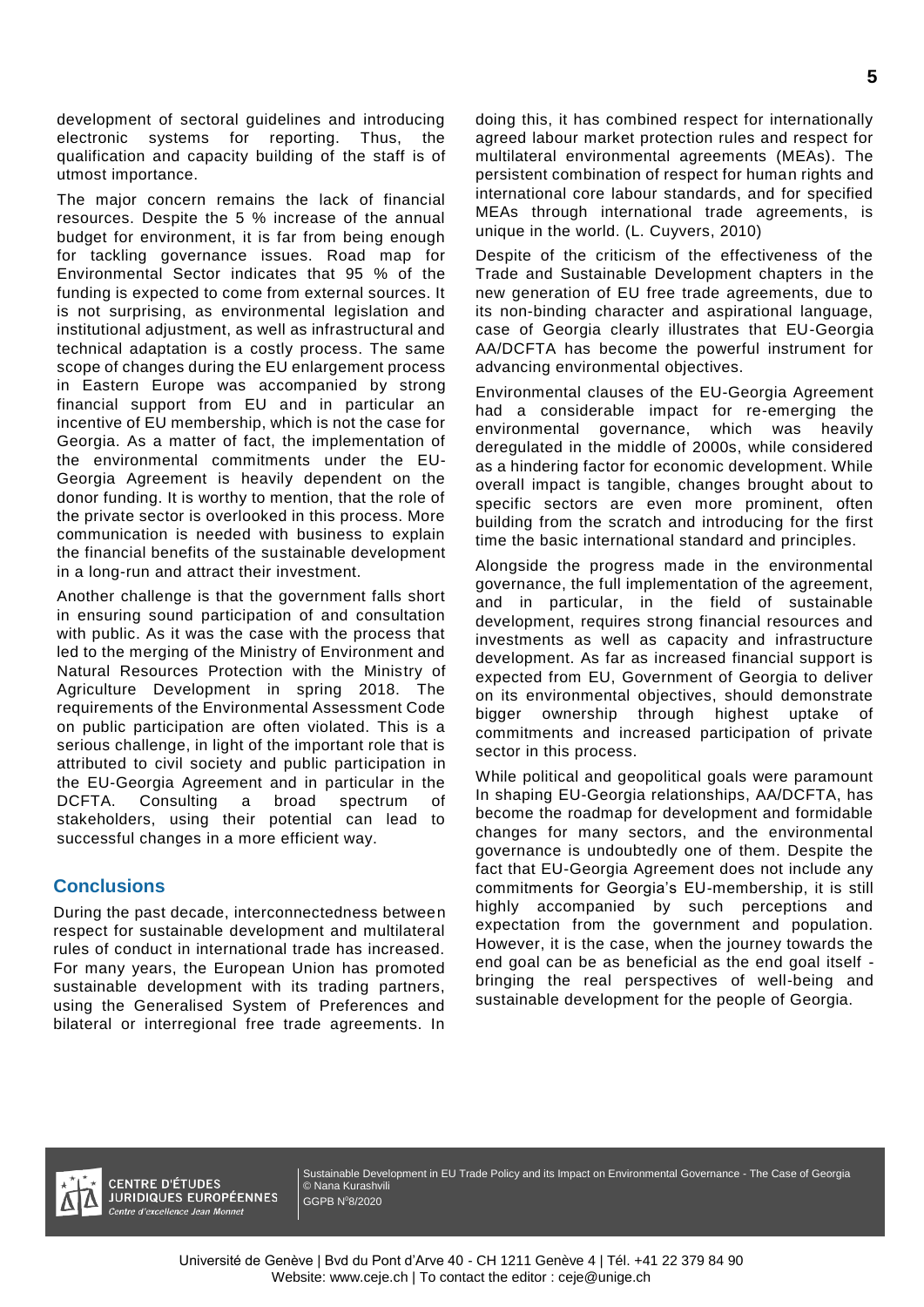# Further reading

- ASSOCIATION AGREEMENT between the EU-Georgia, Official Journal of the European Union, L<br>261/4, 30 August 2014, available at: https://eur-lex.europa.eu/legal[https://eur-lex.europa.eu/legal](https://eur-lex.europa.eu/legal-content/en/TXT/PDF/?uri=CELEX:22014A0830(02))[content/en/TXT/PDF/?uri=CELEX:22014A0830\(02\)](https://eur-lex.europa.eu/legal-content/en/TXT/PDF/?uri=CELEX:22014A0830(02))
- BROWN Andrew G., STERN Robert M., "Free Trade Agreements and Governance of the Global Trading System" World Economy, Volume 34, 2011, pp. 331-354
- Brundtland Report, Our Common Future, 1987, available at <https://sustainabledevelopment.un.org/content/documents/5987our-common-future.pdf>
- CIMA, Elena, "Promoting Renewable Energy Through FTAs? The Legal Implications of a New Generation of Trade Agreements", Journal of World Trade, 2018, vol. 52, no. 4, p. 663-696,
- Cuyvers, Ludo, "The Sustainable Development Clauses in Free Trade Agreements: An EU Perspective for ASEAN?", UNU-CRIS Working Papers W-2013/10, available at [http://cris.unu.edu/sustainable](http://cris.unu.edu/sustainable-development-clauses-free-trade-agreements-eu-perspective-asean)[development-clauses-free-trade-agreements-eu-perspective-asean](http://cris.unu.edu/sustainable-development-clauses-free-trade-agreements-eu-perspective-asean)
- EMERSON Michael, KOVZIRIDZE Tamara, Deepening EU-Georgian Relations: What, Why and How?, Center for European Policy Studies; Second edition , 2018, 240 p.,
- EMERSON Michael, An Introduction to the Association Agreements between the EU and Georgia, Moldova and Ukraine, 2015, available at: [https://3dcftas.eu/publications/an-introduction-to-the-aa](https://3dcftas.eu/publications/an-introduction-to-the-aa-between-the-eu-and-ge-mo-and-ua)[between-the-eu-and-ge-mo-and-ua](https://3dcftas.eu/publications/an-introduction-to-the-aa-between-the-eu-and-ge-mo-and-ua)
- European Parliamentary Research Service, Editor: Anna Zygierewicz, Association agreements between the EU and Moldova, Georgia and Ukraine, European Assessment Report, 2018, available at: [https://www.europarl.europa.eu/RegData/etudes/STUD/2018/621833/EPRS\\_STU\(2018\)621833\\_EN.p](https://www.europarl.europa.eu/RegData/etudes/STUD/2018/621833/EPRS_STU(2018)621833_EN.pdf) <u>[df](https://www.europarl.europa.eu/RegData/etudes/STUD/2018/621833/EPRS_STU(2018)621833_EN.pdf)</u>
- European Parliamentary Research Service, (2019), Association agreement between the EU and<br>Georgia, European Implementation Assessment, available at Georgia, European Implementation Assessment, available at [https://www.europarl.europa.eu/RegData/etudes/STUD/2020/642820/EPRS\\_STU\(2020\)642820\\_EN.p](https://www.europarl.europa.eu/RegData/etudes/STUD/2020/642820/EPRS_STU(2020)642820_EN.pdf?fbclid=IwAR1SiruBs1IDLFfLE2AOIuoYVmV9AFALSYbUdCOZYeNtLgP_arJOFnbyKDk) [df?fbclid=IwAR1SiruBs1IDLFfLE2AOIuoYVmV9AFALSYbUdCOZYeNtLgP\\_arJOFnbyKDk](https://www.europarl.europa.eu/RegData/etudes/STUD/2020/642820/EPRS_STU(2020)642820_EN.pdf?fbclid=IwAR1SiruBs1IDLFfLE2AOIuoYVmV9AFALSYbUdCOZYeNtLgP_arJOFnbyKDk)
- GANZLE Stefan, "EU Governance and the European Neighbourhood Policy: A Framework for Analysis", Europe Asia Studies, 2009, pp 1-21,
- IMPLEMENTATION OF EU-GEORGIA ASSOCIATION AGENDA 2017-2020, available at [http://greenalt.org/wp-](http://greenalt.org/wp-content/uploads/2019/03/Implementation_EU_Georgia_Association_Agenda_2017_2020_Assessment.pdf)

[content/uploads/2019/03/Implementation\\_EU\\_Georgia\\_Association\\_Agenda\\_2017\\_2020\\_Assessmen](http://greenalt.org/wp-content/uploads/2019/03/Implementation_EU_Georgia_Association_Agenda_2017_2020_Assessment.pdf) [t.pdf](http://greenalt.org/wp-content/uploads/2019/03/Implementation_EU_Georgia_Association_Agenda_2017_2020_Assessment.pdf)

- Georgia\_National\_Environmental\_Action\_Plan\_2017-2021, available at at <http://extwprlegs1.fao.org/docs/pdf/geo180258.pdf>
- KADDOUS Christine, External Action under the Lisbon Treaty in "Ceci n'est psa une constitution -Constitutionalisation without a Constitution?". Ingolf Pernice/Evgeni Tanchev (eds), Nomos, 2009, p173- 189
- KOETH Wolfgang, "DCFTAs' an Appropriate Response by the EU to the Challenges in its Neighbourhood?", European Institute of Public Administration, 2017, pp 19-27,
- LAMY Pascal, Institut Jaques Delors, Time for Green EU Policy, Policy Paper, 2019, available at: [https://institutdelors.eu/wp-content/uploads/2019/07/190903-PP-EN-Time-to-green-EU-policy-but-how-](https://institutdelors.eu/wp-content/uploads/2019/07/190903-PP-EN-Time-to-green-EU-policy-but-how-1.pdf)[1.pdf](https://institutdelors.eu/wp-content/uploads/2019/07/190903-PP-EN-Time-to-green-EU-policy-but-how-1.pdf)
- LEBLOND Patrick & VIJU-MILJUSEVIC Crina, "EU trade policy in the twentyfirst century: change, continuity and challenges", Journal of European Public Policy, 2019
- MESSERLIN P. et al., "An Appraisal of the EU's Trade Policy Towards its Eastern Neighbours: The Case of Georgia", Joint GEM- Sciences Po/CEPS Policy Study, March 2011. Pp 256-265
- PERDIKIS Nicholas and PERDIKIS Laurie, The Establishment and Development of the European Union and Its Trade Policy, Social and Political Science 2018, 17–35 P.,
- SCHACHERER, Stefanie. International Investment Law and Sustainable Development -Key cases from the 2010s. Winnipeg, Canada: International Institute for Sustainable Development (IISD), 2018, 79 p.
- SILES-BRUGGE Gabriel, Constructing European Union Trade Policy: A Global Idea of Europe, Palgrave Macmillan, 2014, 272 p.,
- SIMAO Licinia, The EU's Neighbourhood Policy towards the South Caucasus: Expanding the European Security Community, Palgrave Macmillan, 2018, 256 p.,
- The European Parliament Resolution of 25 November 2010 on human rights and social and environmental standards in international trade agreements. Available at: http://www.europarl.europa.eu/sides/getDoc.do?type=TA&language=EN&reference=P7-TA-2010-434,
- Third National Environmental Action Program for Georgia 2017-2021, available at <http://extwprlegs1.fao.org/docs/pdf/geo180258.pdf><br>Trade for All, European
- for All, European Commission, 2018, available at https://trade.ec.europa.eu/doclib/docs/2015/october/tradoc\_153846.pdf
- VAN VOOREN Bart, EU External Relations Law and the European Neighbourhood Policy : A Paradigm for Coherence, Routledge, 2011, 384 p.,
- VOGLER John, IMBER Mark, The Environment and International Relations, Routledge, 2017, 265 p.,
- WOOLCOCK Stephen, "The Treaty of Lisbon and the European Union as an actor in international trade", ECIPE Working Paper No. 01/2010, available at: [https://ecipe.org/wp-content/uploads/2014/12/the](https://ecipe.org/wp-content/uploads/2014/12/the-treaty-of-lisbon-and-the-european-union-as-an-actor-in-international-trade.pdf)[treaty-of-lisbon-and-the-european-union-as-an-actor-in-international-trade.pdf](https://ecipe.org/wp-content/uploads/2014/12/the-treaty-of-lisbon-and-the-european-union-as-an-actor-in-international-trade.pdf)



Sustainable Development in EU Trade Policy and its Impact on Environmental Governance - The Case of Georgia © Nana Kurashvili GGPB N<sup>0</sup>8/2020

# About the author

Nana Kurashvili was working for two years as Head of Programs in People in Need, Czech INGO in Georgia. She leaded a team of Project Managers working in the field of Good Governance, Rural<br>Development, Agriculture Development, Development, Human Rights Education and Social Inclusion. Nana has 17 years management experience working in a number of international organizations and as a founder/director of local organization CDA. She has led and been involved in the development of national and municipal strategies in Social Inclusion, Youth Participation and Human Rights. She is author and editor of 8 guidebooks and manuals in human rights education, social inclusion and youth participation.

She is an Alumni of Georgia Mayson and Emory Universities in USA and President Carter Centre. Nana Kurashvili holds a Master degree in International Relations from Kutaisi State University (Georgia) and just graduated from the Master of Advanced Studies in European and International Governance (MEIG Programme) at the University of Geneva, in 2020.